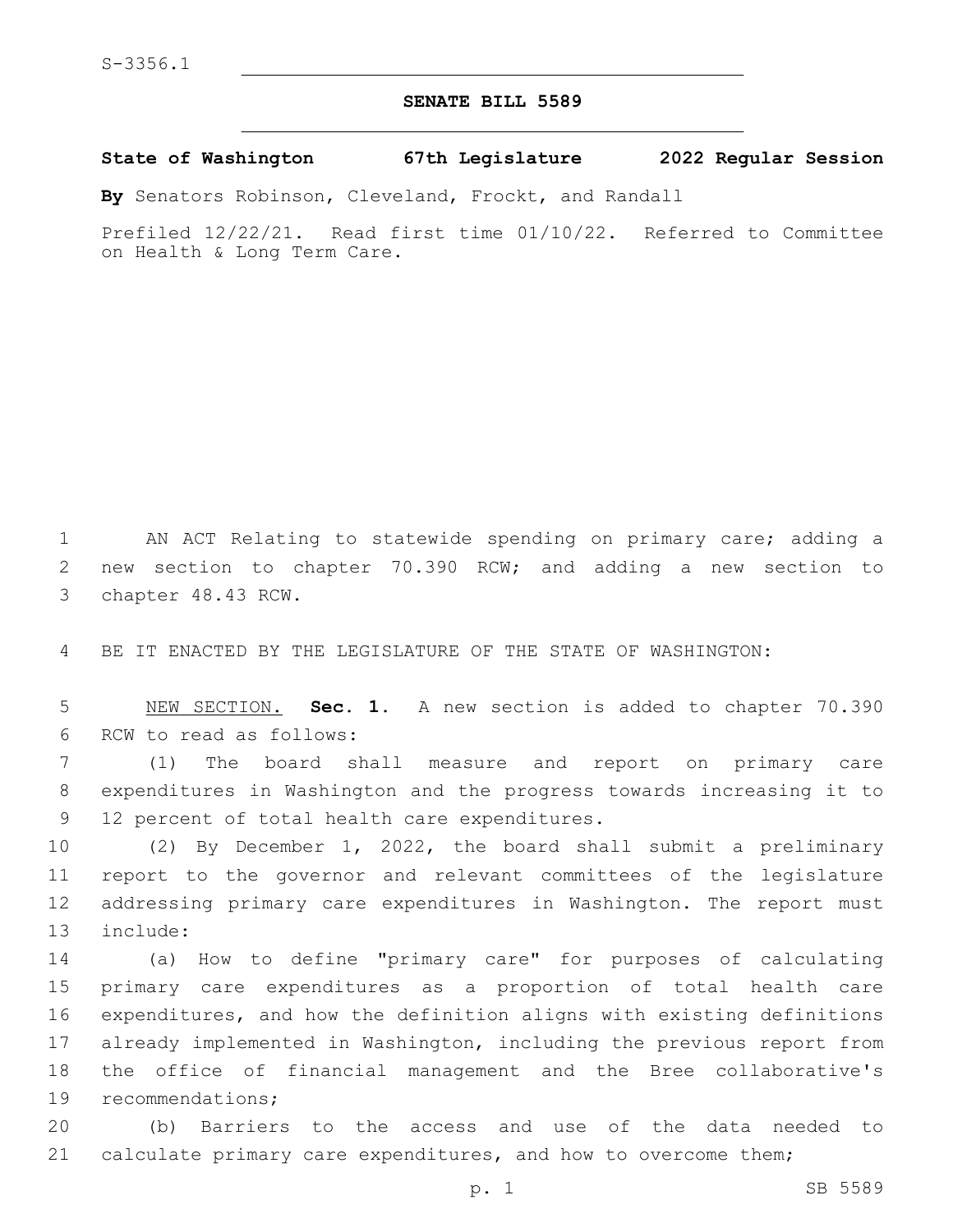(c) The annual progress needed for primary care expenditures to reach 12 percent of total health care expenditures in a reasonable 3 amount of time;

 (d) How and by whom it should annually be determined whether desired levels of primary care expenditures are being achieved;

 (e) Methods to incentivize the achievement of desired levels of 7 primary care expenditures;

 (f)(i) Specific practices and methods of reimbursement to achieve and sustain desired levels of primary care expenditures while achieving improvements in health outcomes, experience of health care, and value from the health care system, including but not limited to: Supporting advanced, integrated primary care involving a multidisciplinary team of health and social service professionals; addressing social determinants of health within the primary care 15 setting; leveraging innovative uses of efficient, interoperable health information technology; increasing the primary care and behavioral health workforce; and reinforcing to patients the value of primary care, and eliminating any barriers to access.

 (ii) As much as possible, the practices and methods specified must hold primary care providers accountable for improved health outcomes, not increase the administrative burden on primary care providers or overall health care expenditures in the state, strive for alignment across payers, and take into account differences in 24 urban and rural delivery settings; and

 (g) The ongoing role of the board in guiding and overseeing the development and application of primary care expenditure targets, and the implementation and evaluation of strategies to achieve them.

 (3) Beginning August 1, 2023, the board shall annually submit reports to the governor and relevant committees of the legislature. 30 To the extent possible, the reports must:

 (a) Include annual primary care expenditures for the most recent year for which data is available by insurance carrier, by market or 33 payer, in total and as a percentage of total health care expenditure;

 (b) Break down annual primary care expenditures by relevant characteristics such as whether expenditures were for physical or behavioral health, by type of provider and by payment mechanism; and

 (c) If necessary, identify any barriers to the reporting requirements and propose recommendations for how to overcome them.

 (4) In developing the measures and reporting, the board shall review existing work in this and other states regarding primary care,

p. 2 SB 5589